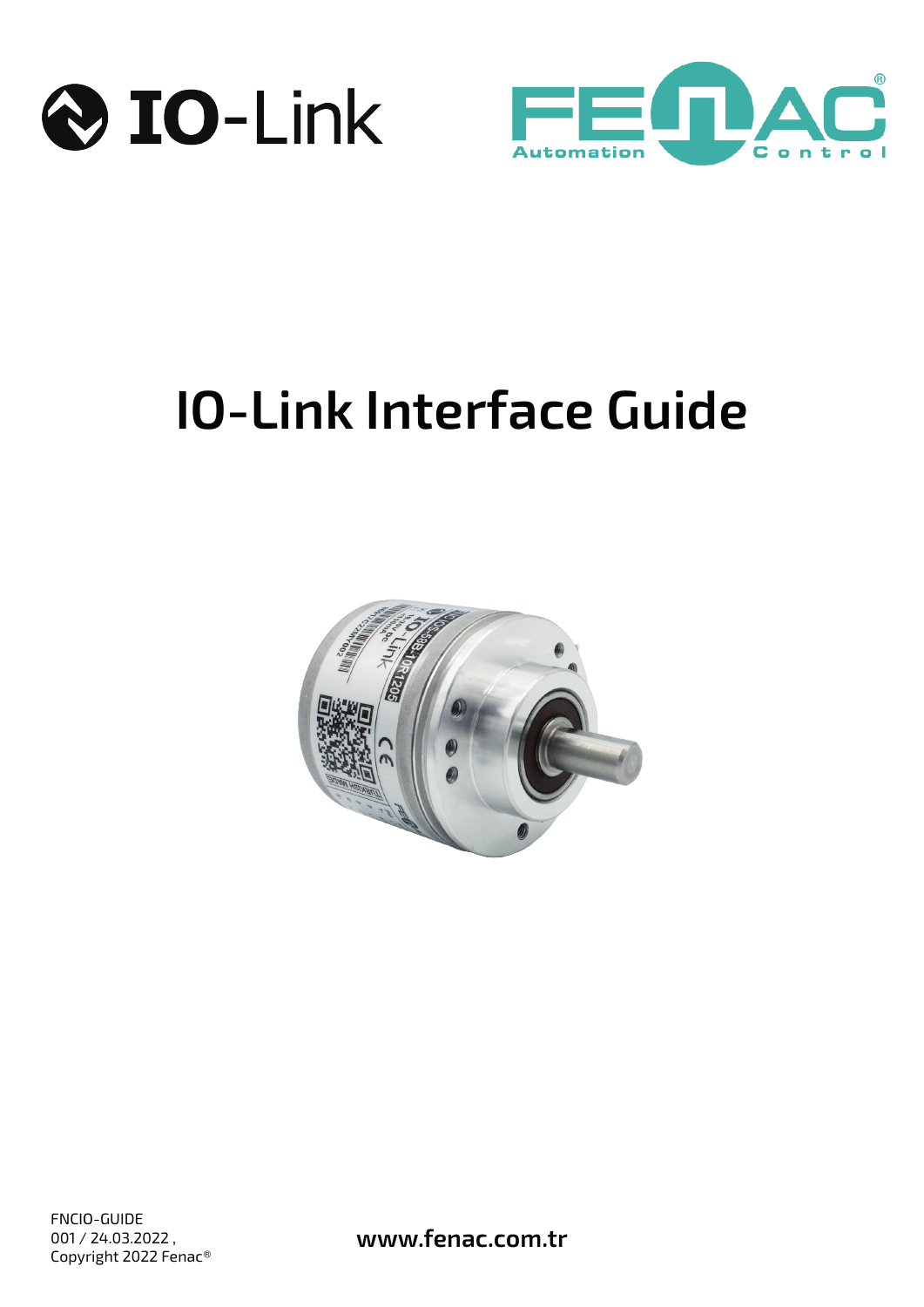



| 3  |
|----|
| 5  |
| 6  |
| 7  |
| 8  |
| 9  |
| 9  |
| 10 |
| 10 |
| 11 |
| 11 |
| 12 |
| 13 |
|    |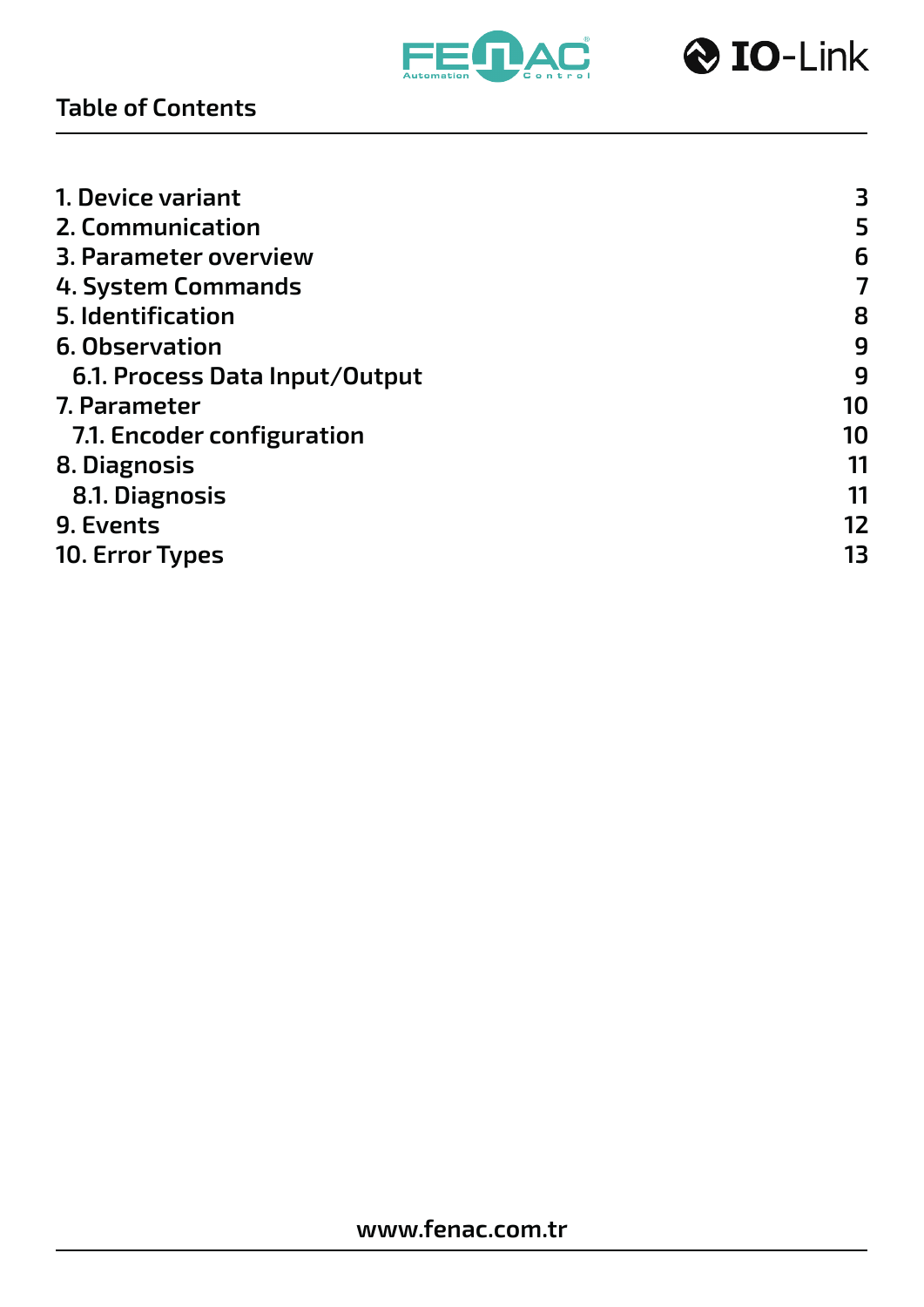



#### <span id="page-2-0"></span>**1. Device variant**

## **FNC IOS58B6**

- 58 mm housing diameter
- » Clamping flange
- » 6 mm shaft diameter
- » M12 5 pin connector connection



## **FNC IOS58B8**

- 58 mm housing diameter
- » Clamping flange
- » 8 mm shaft diameter
- » M12 5 pin connector connection





#### **Connection**

| <b>Connector</b> | <b>Signals</b> |
|------------------|----------------|
| Pin <sub>1</sub> | L+             |
| Pin <sub>2</sub> | N.C.           |
| Pin <sub>3</sub> | L-             |
| Pin <sub>4</sub> | C/Q            |
| Pin <sub>5</sub> | N.C.           |

#### **www.fenac.com.tr**

## **FNC IOS58B10**

- » 58 mm housing diameter
- » Clamping flange
- » 10 mm shaft diameter
- » M12 5 pin connector connection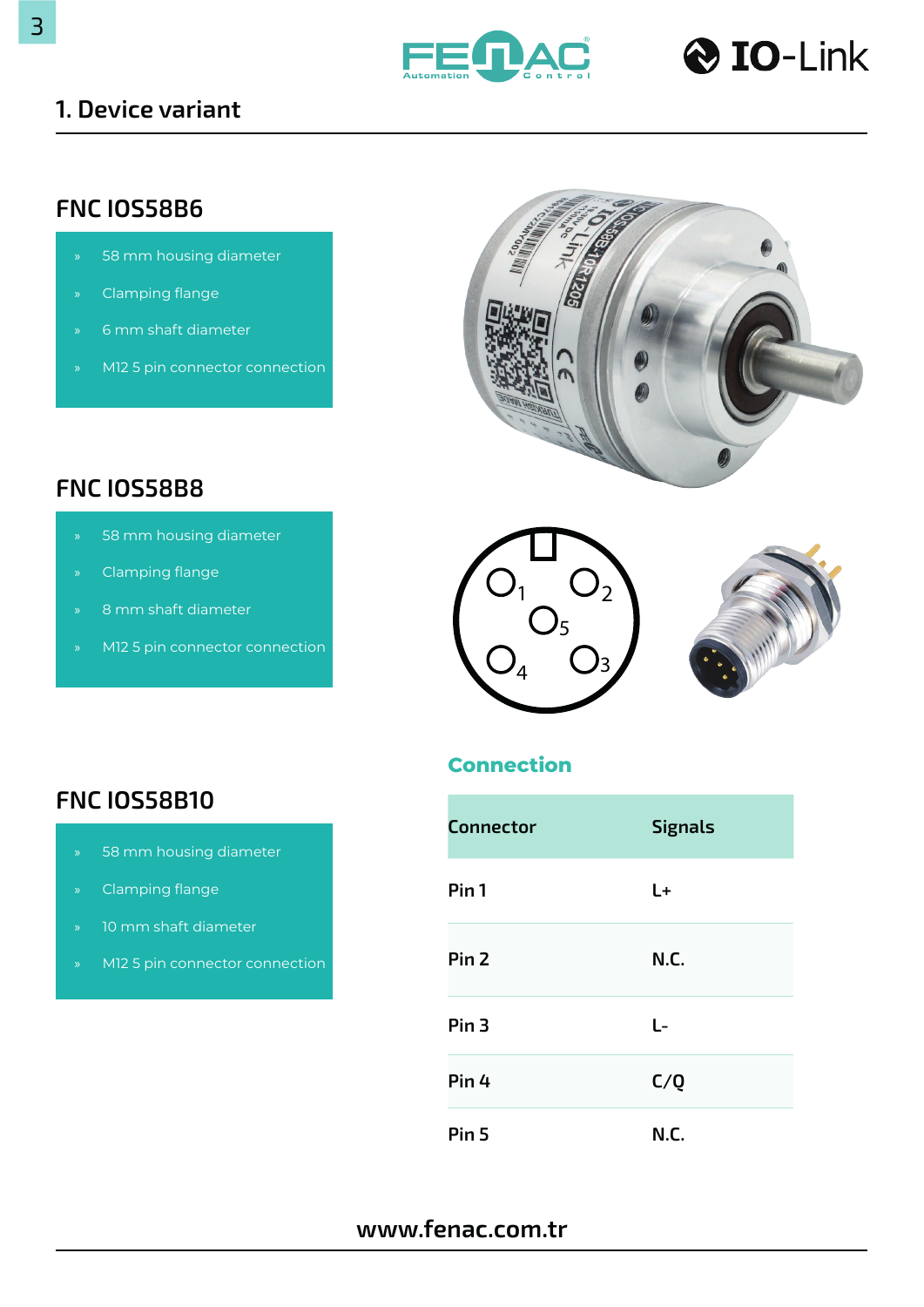



#### **1. Device variant**

## **FNC IOS58S6**

- 58 mm housing diameter
- » Servo flange
- » 6 mm shaft diameter
- » M12 5 pin connector connection



## **FNC IOS58S8**

- 58 mm housing diameter
- » Servo flange
- » 8 mm shaft diameter
- » M12 5 pin connector connection



#### **Connection**

| <b>Connector</b> | <b>Signals</b> |
|------------------|----------------|
| Pin <sub>1</sub> | $L+$           |
| Pin <sub>2</sub> | N.C.           |
| Pin <sub>3</sub> | L-             |
| Pin 4            | C/Q            |
| Pin <sub>5</sub> | N.C.           |

#### **www.fenac.com.tr**

## **FNC IOS58S10**

- » 58 mm housing diameter
- » Servo flange
- » 10 mm shaft diameter
- » M12 5 pin connector connection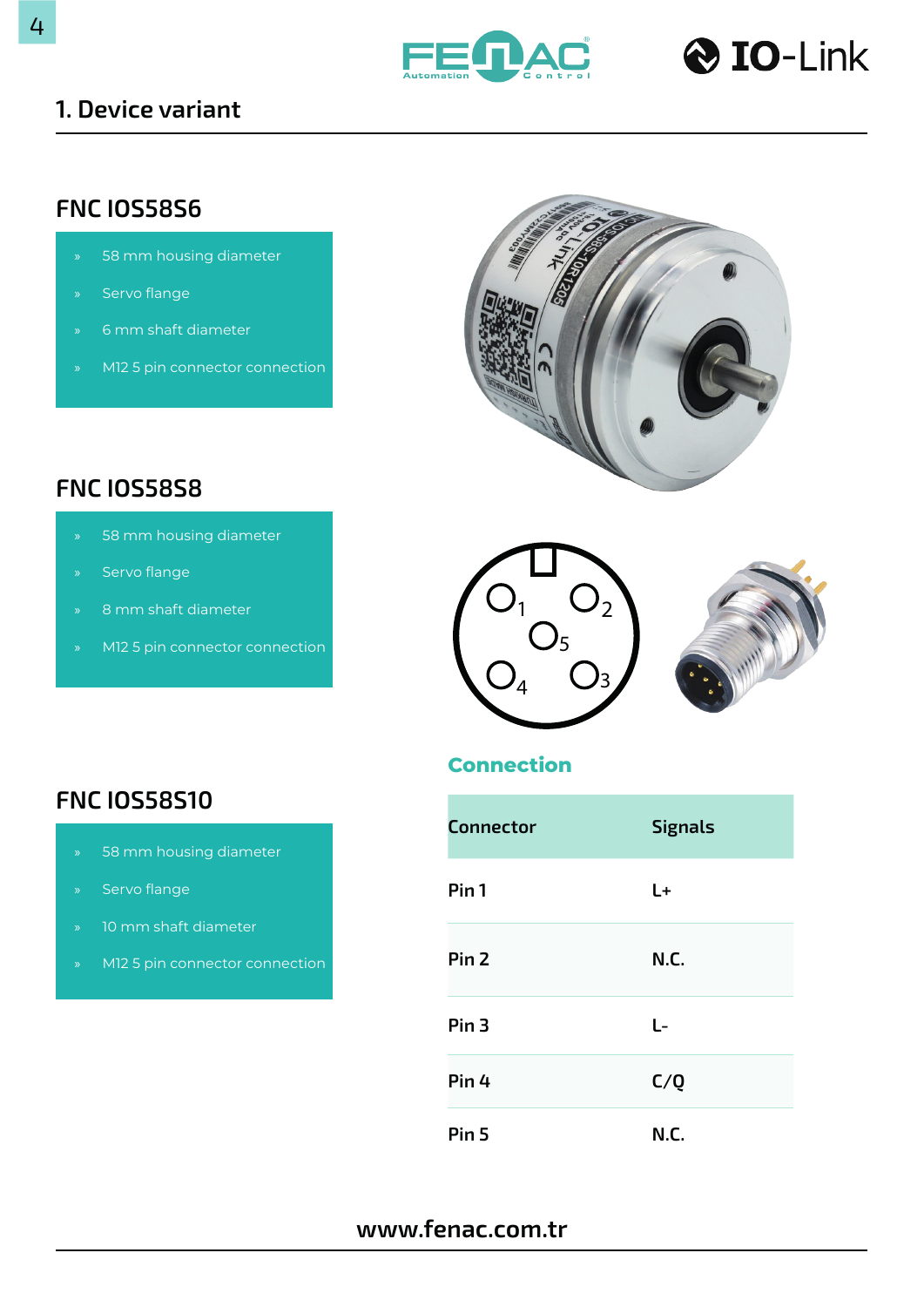



## <span id="page-4-0"></span>**2. Communication**

| <b>Vendor ID</b>              | 1629                  |
|-------------------------------|-----------------------|
| <b>Device ID</b>              | 1                     |
| <b>Bit rate</b>               | COM <sub>2</sub>      |
| Minimum cycle time            | $2,3$ ms              |
| SIO mode supported            | <b>No</b>             |
| <b>Block parameterization</b> | <b>Yes</b>            |
| Data storage                  | <b>Yes</b>            |
| <b>Supported profiles</b>     | <b>Common Profile</b> |
| <b>Support of IO-Link 1.0</b> | No                    |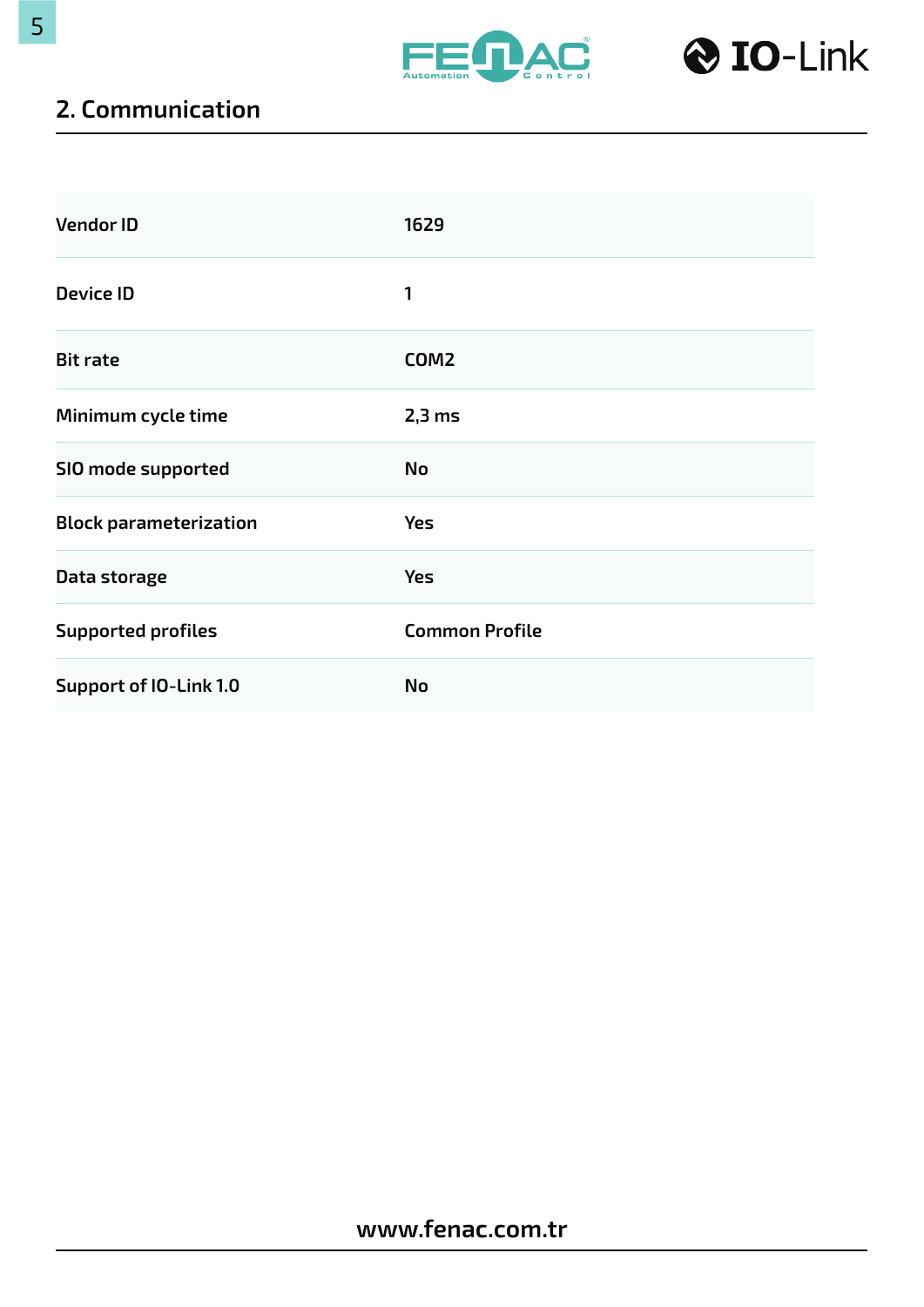



#### <span id="page-5-0"></span>**3. Parameter overview**

| <b>Parameter</b>                             | <b>Index Subindex</b> | <b>Type</b>                  | <b>Factory Settings</b>    | Page |
|----------------------------------------------|-----------------------|------------------------------|----------------------------|------|
| <b>Vendor Name</b>                           | 16                    | StringT (19 Byte)            | Fenac Mühendislik          | 8    |
| <b>Product Name</b>                          | 18                    | StringT (6 Byte)             | <b>FNCIO</b>               | 8    |
| <b>Product Text</b>                          | 20                    | StringT (18 Byte)            | IO-Link encoder basic line | 8    |
| <b>Serial Number</b>                         | 21                    | StringT (16 Byte)            |                            | 8    |
| <b>Hardware Revision</b>                     | 22                    | StringT (3 Byte)             |                            | 8    |
| <b>Firmware Revision</b>                     | 23                    | StringT (8 Byte)             |                            | 8    |
| Application-specific tag                     | 24                    | StringT (32 Byte)            | ***                        | 8    |
| <b>Device Status</b>                         | 36                    | UIntegerT(8 Bit)             | 0 (Device is OK)           | 11   |
| <b>Detailed Device Status</b>                | 37                    | OctetStringT (3<br>Byte) [3] | 0x00,0x00,0x00             | 11   |
| Process Data Input                           | 40                    | RecordT (32 Bit)             |                            | 9    |
| <b>Operating Hours</b>                       | 75                    | UIntegerT(16 Bit)            |                            | 11   |
| Reset pin low state reset count 76           |                       | UIntegerT(16 Bit)            |                            | 12   |
| Window WatchDog reset count 77               |                       | UIntegerT(16 Bit)            |                            | 12   |
| Independent Window Watch-<br>dog reset count | 78                    | UIntegerT(16 Bit)            |                            | 12   |
| Software reset count                         | 79                    | UIntegerT(16 Bit)            |                            | 12   |
| Low Power security reset<br>count            | 80                    | UIntegerT(16 Bit)            |                            | 12   |
| Option Byte loader reset count 81            |                       | UIntegerT(16 Bit)            |                            | 12   |
| Brown-Out reset count                        | 82                    | UIntegerT(16 Bit)            |                            | 12   |
| Direction                                    | 64                    | UIntegerT(8 Bit)             | 0 (cw / A before B)        | 10   |
| <b>EncOut</b>                                | 65                    | UIntegerT(8 Bit)             | OxFF(HTL)                  | 10   |
| Resolution                                   | 66                    | UIntegerT(16 Bit)            | 1024                       | 10   |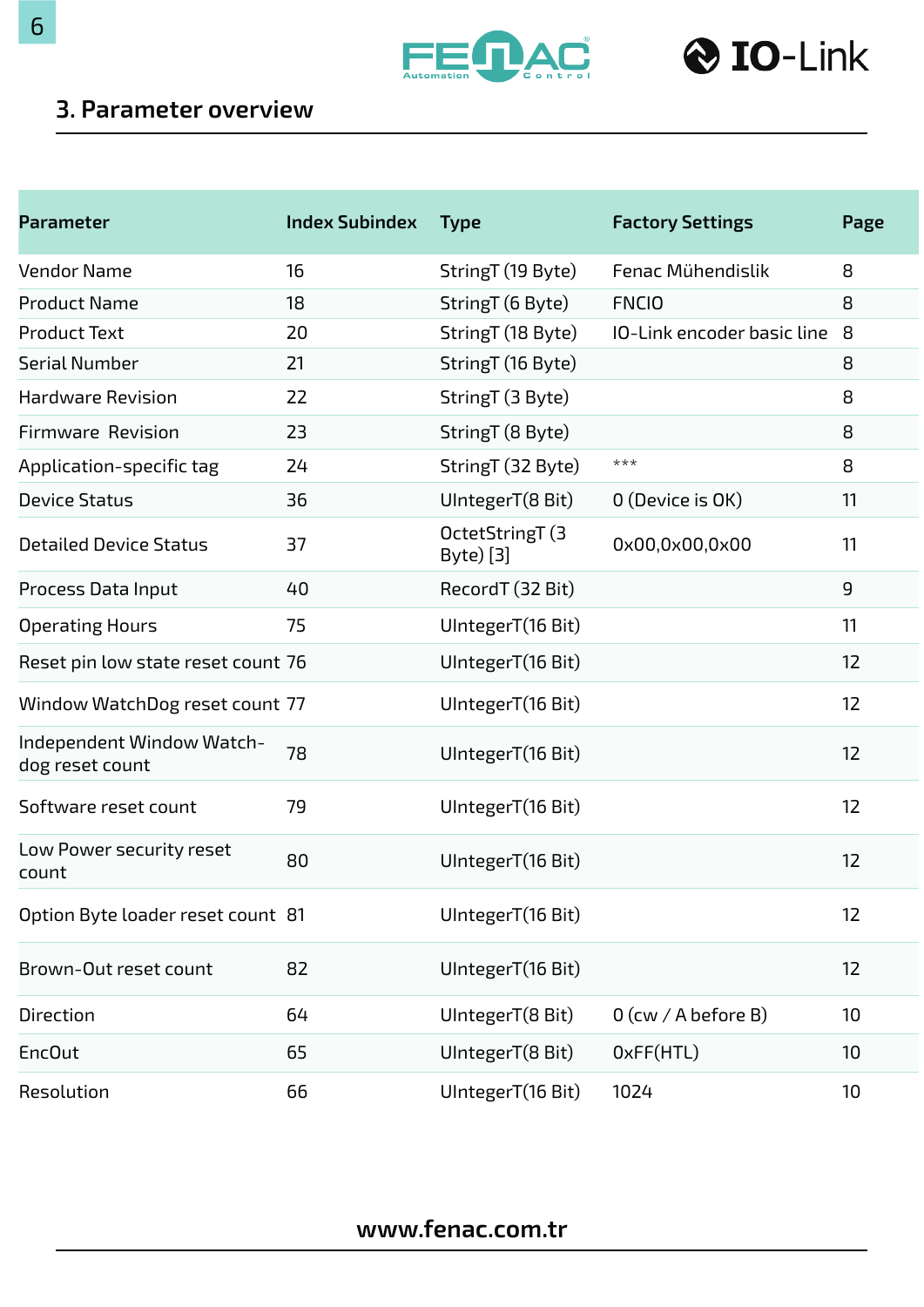



## <span id="page-6-0"></span>**4. System Commands**

| <b>System Commands Text</b> |                               | <b>Description</b>                                     |
|-----------------------------|-------------------------------|--------------------------------------------------------|
| 1                           | <b>Upload Start</b>           | Start block parameter upload                           |
| $\overline{2}$              | <b>Upload End</b>             | End block parameter upload                             |
| 3                           | <b>Download Start</b>         | Start block parameter download                         |
| 4                           | Download End                  | Stop block parameter download                          |
| 5                           | <b>Store</b>                  | Finalize block parameterization and start Data Storage |
| 6                           | <b>Break</b>                  | Cancel block parameterization                          |
| 130                         | Restore factory set-<br>tings |                                                        |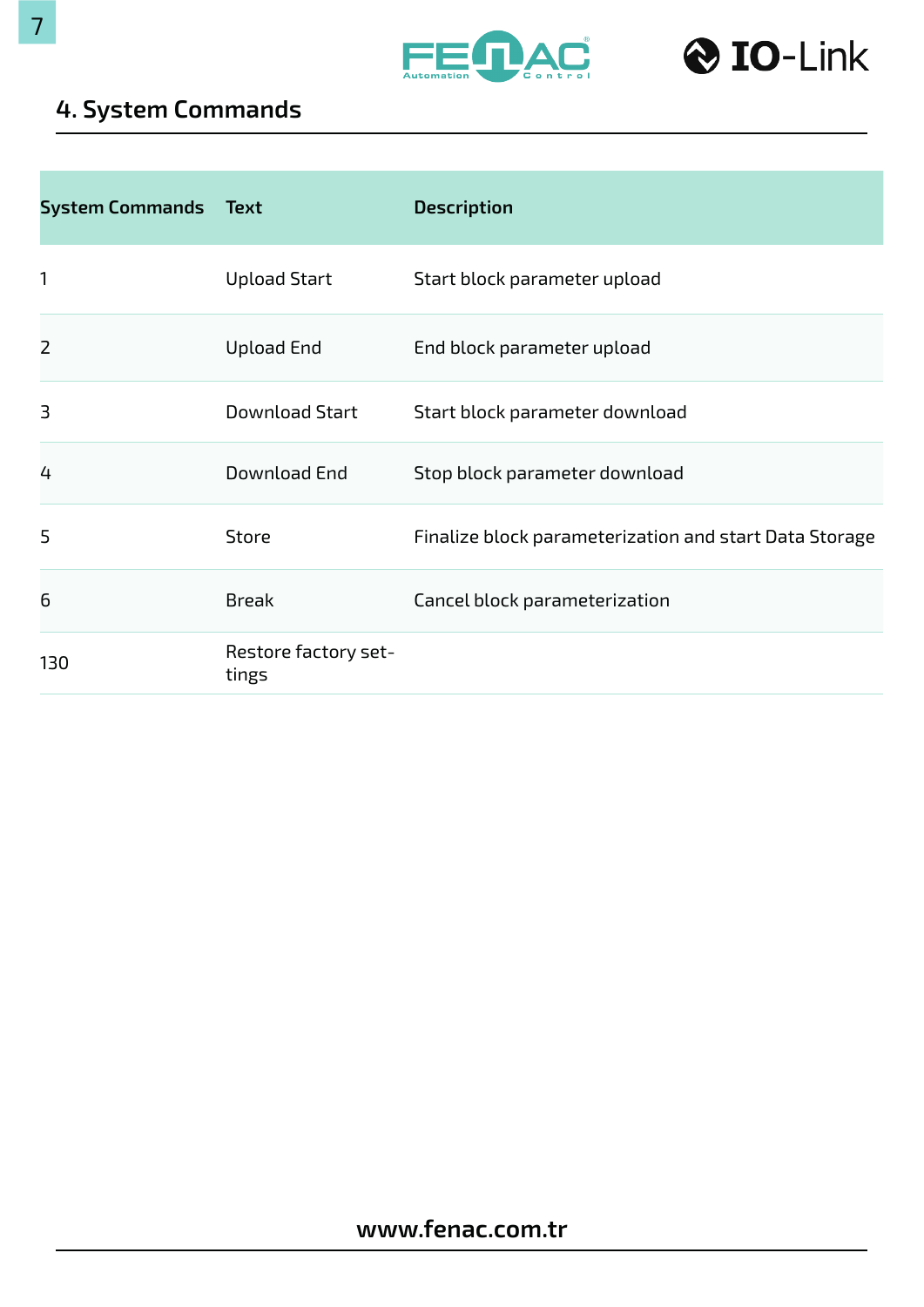



## <span id="page-7-0"></span>**5. Identification**

| <b>Vendor Name</b>                                                                    | Index 16                   | Subindex 0                            | StringT (19 Byte) | <b>ReadOnly</b> |
|---------------------------------------------------------------------------------------|----------------------------|---------------------------------------|-------------------|-----------------|
| The vendor name that is assigned to a Vendor ID.                                      |                            |                                       |                   |                 |
| <b>Factory settting</b>                                                               |                            | Fenac Mühendislik San. Tic. Ltd. Şti. |                   |                 |
|                                                                                       |                            |                                       |                   |                 |
| <b>Product Name</b>                                                                   | Index 18                   | Subindex 0                            | StringT (6 Byte)  | <b>ReadOnly</b> |
| Complete product name.                                                                |                            |                                       |                   |                 |
|                                                                                       |                            |                                       |                   |                 |
| <b>Product Text</b>                                                                   | <b>Index 20</b>            | <b>Subindex 0</b>                     | StringT (18 Byte) | <b>ReadOnly</b> |
| Additional product information for the device.                                        |                            |                                       |                   |                 |
| <b>Factory settting</b>                                                               | IO-Link encoder basic line |                                       |                   |                 |
|                                                                                       |                            |                                       |                   |                 |
| <b>Serial Number</b>                                                                  | Index 21                   | Subindex 0                            | StringT (16 Byte) | <b>ReadOnly</b> |
| Unique, vendor-specific identifier of the individual device.                          |                            |                                       |                   |                 |
|                                                                                       |                            |                                       |                   |                 |
| <b>Hardware Revision</b>                                                              | <b>Index 22</b>            | Subindex 0                            | StringT (3 Byte)  | <b>ReadOnly</b> |
| Unique, vendor-specific identifier of the hardware revision of the individual device. |                            |                                       |                   |                 |
|                                                                                       |                            |                                       |                   |                 |
| <b>Firmware Revision</b>                                                              | Index 23                   | Subindex 0                            | StringT (8 Byte)  | <b>ReadOnly</b> |
| Unique, vendor-specific identifier of the firmware revision of the individual device. |                            |                                       |                   |                 |
|                                                                                       |                            |                                       |                   |                 |
| <b>Application-specific Tag</b>                                                       | Index 24                   | Subindex 0                            | StringT (32 Byte) | <b>ReadOnly</b> |
| Possibility to mark a device with user-or application-specific information.           |                            |                                       |                   |                 |
| <b>Factory settting</b>                                                               | ***                        |                                       |                   |                 |
|                                                                                       |                            |                                       |                   |                 |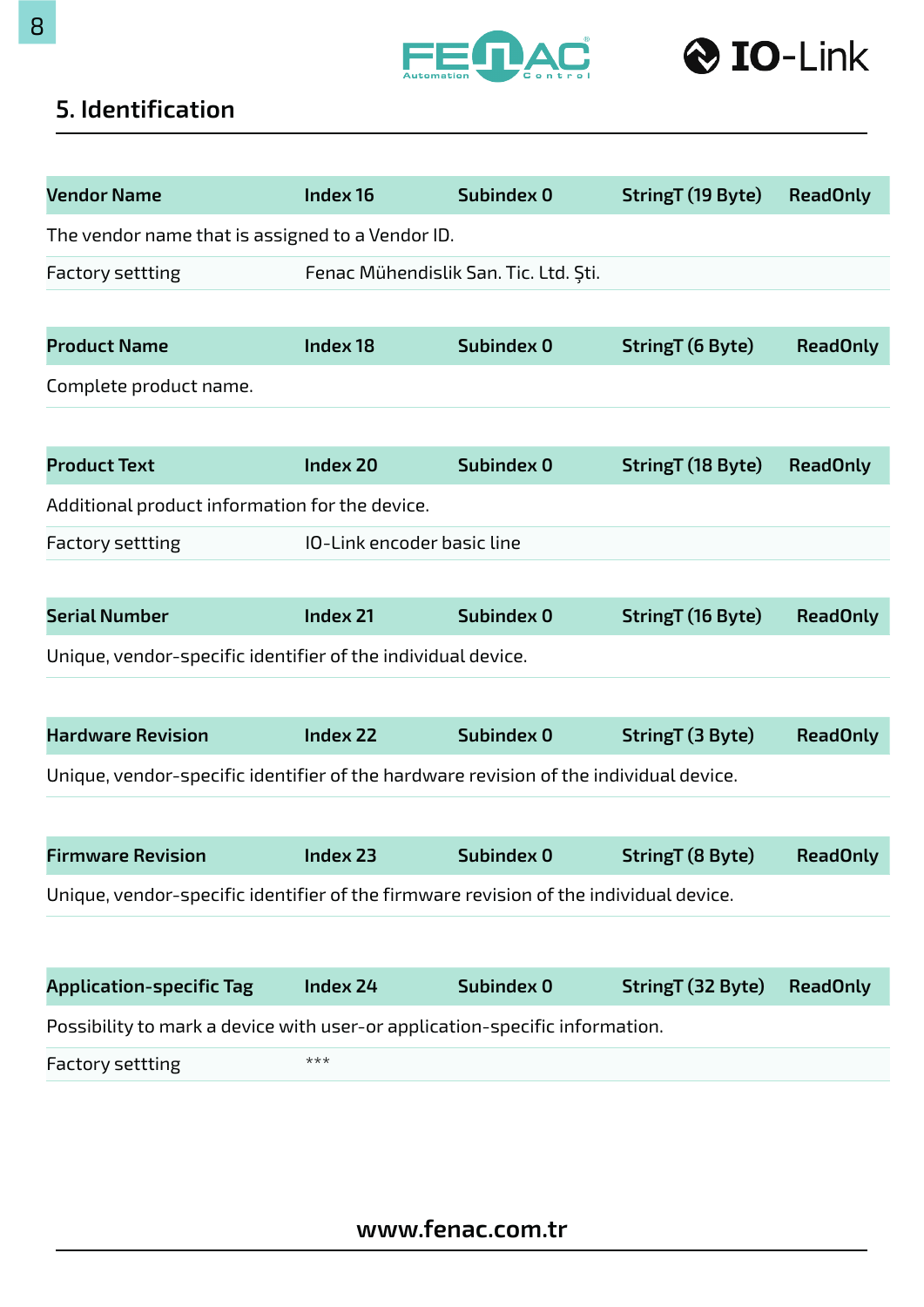



#### <span id="page-8-0"></span>**6. Observation**

# **6.1. Process Data Input/Output**

| <b>Process data input</b> |    |                 |                 |    |                 |   |   | RecordT (32 Bit)                             |   |   |   |  |    |
|---------------------------|----|-----------------|-----------------|----|-----------------|---|---|----------------------------------------------|---|---|---|--|----|
| Counter                   |    |                 |                 |    |                 |   |   | UInteger (32 Bit)                            |   |   |   |  |    |
| Singleturn counter value  |    |                 |                 |    |                 |   |   |                                              |   |   |   |  |    |
|                           |    |                 |                 |    |                 |   |   | 31 30 29 28 27 26 25 24 23 22 21 20 19 18 17 |   |   |   |  | 16 |
| 15                        | 14 | 13 <sup>1</sup> | 12 <sup>2</sup> | 11 | 10 <sup>°</sup> | 9 | 8 |                                              | 6 | 4 | 3 |  |    |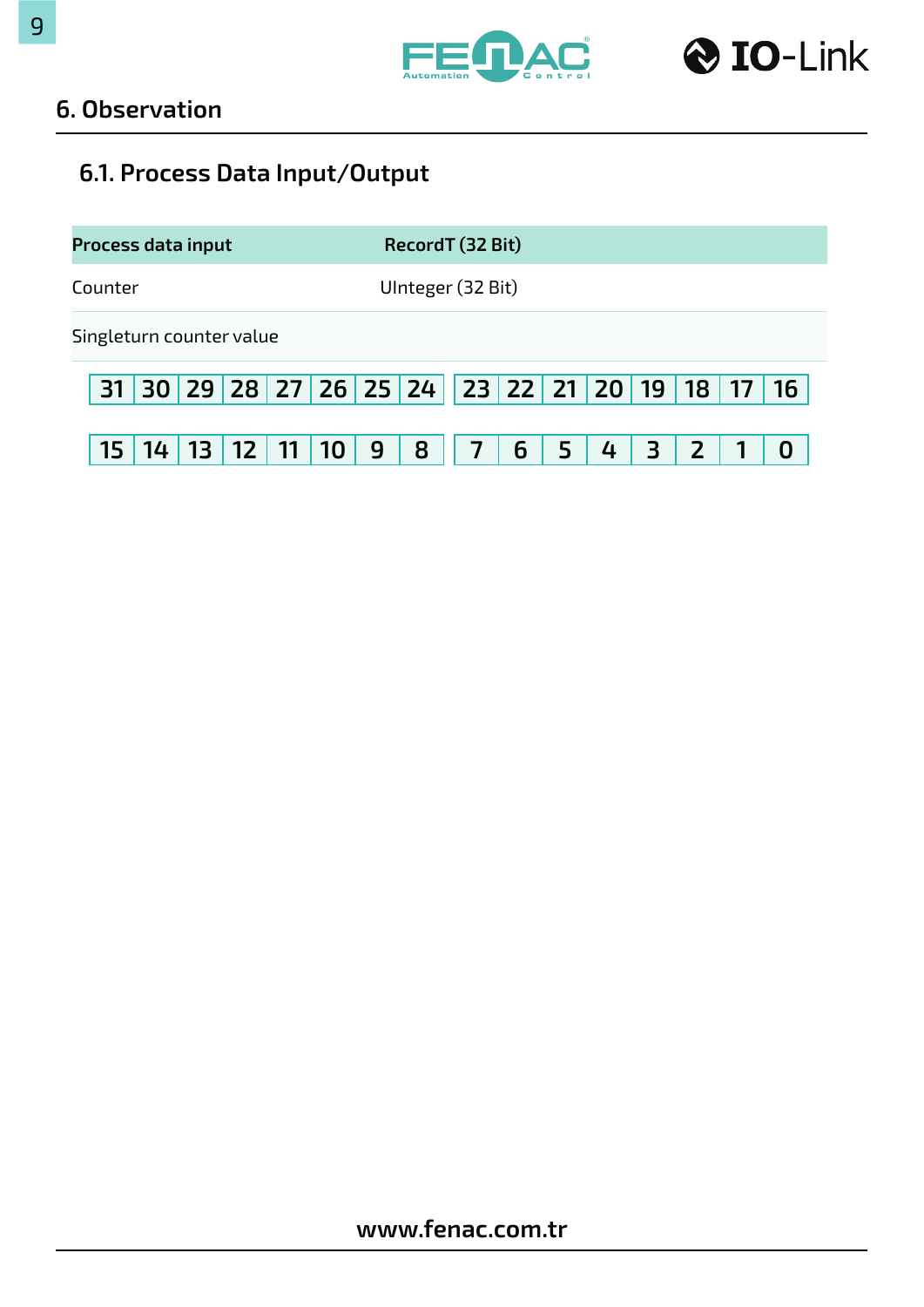



## <span id="page-9-0"></span>**7. Parameter**

# **7.1. Encoder configuration**

| <b>Direction</b>   | Index 64 | Subindex 0           | UIntegerT (8 Bit) | <b>ReadWrite</b> |
|--------------------|----------|----------------------|-------------------|------------------|
| Counting direction |          |                      |                   |                  |
| Factory setting    | 0x00     | $(cw / A$ leading B) |                   |                  |
| Value range        | 0x00     | $(cw / A$ leading B) |                   |                  |
|                    | 0xFF     | (cww/ B leading A)   |                   |                  |

| <b>EncOut</b>          | Index 65 | Subindex 0 | UIntegerT (8 Bit) | <b>ReadWrite</b> |
|------------------------|----------|------------|-------------------|------------------|
| Encoder <sub>OUT</sub> |          |            |                   |                  |
| <b>Factory setting</b> | 0x00     | (TTL)      |                   |                  |
| Value range            | 0x00     | (TTL)      |                   |                  |
|                        | 0xFF     | (HTL)      |                   |                  |

| <b>Resolution</b>                                              | Index 66     | Subindex 0 | UlntegerT (16 Bit) | <b>ReadWrite</b> |
|----------------------------------------------------------------|--------------|------------|--------------------|------------------|
| Encoder resolution, setting of the steps within one revolution |              |            |                    |                  |
| <b>Factory setting</b>                                         | 1024         |            |                    |                  |
| Value range                                                    | (1 to 65535) |            |                    |                  |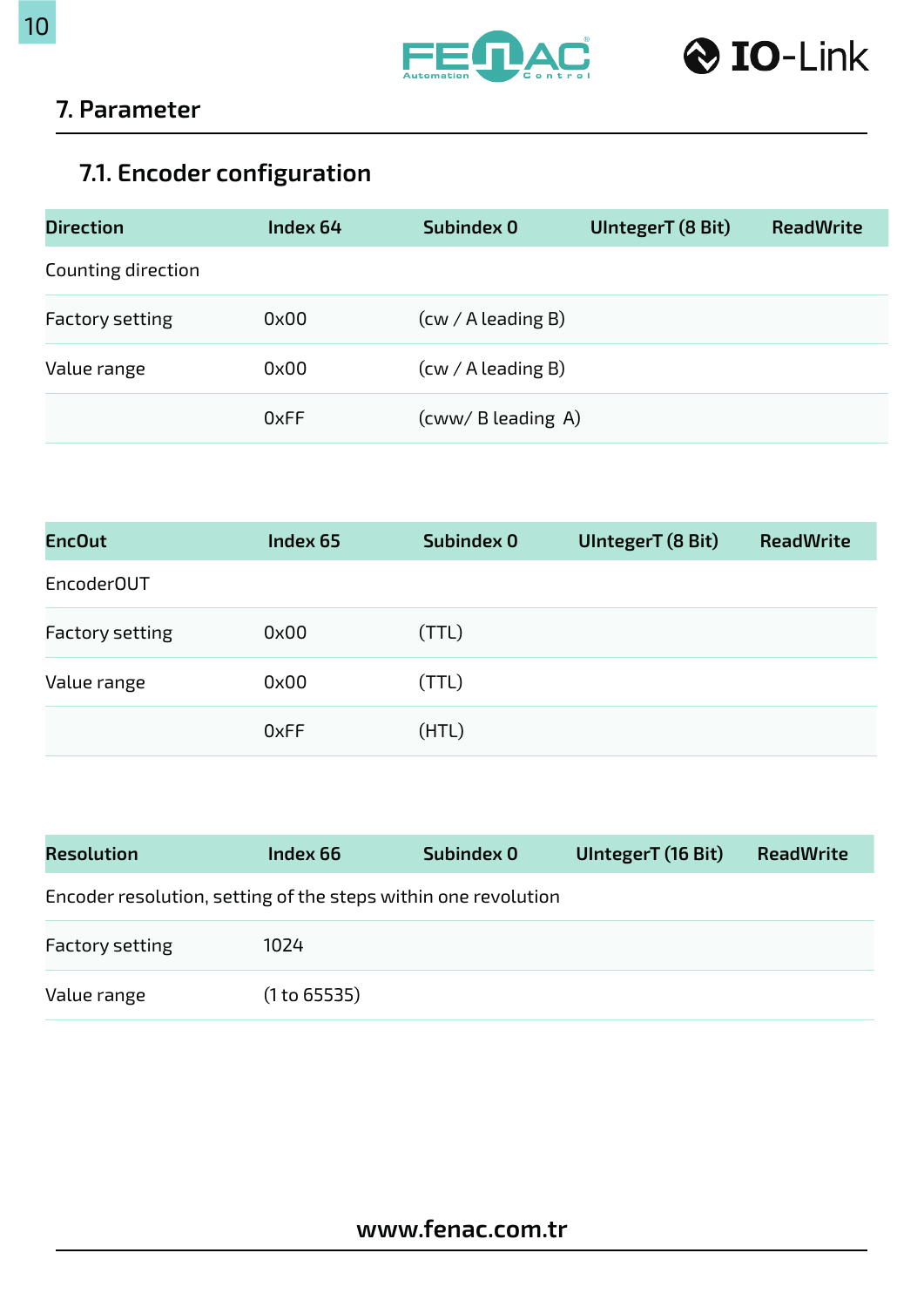



## <span id="page-10-0"></span>**8. Diagnosis**

# **8.1. Diagnosis**

| <b>Device Status</b> | Index 36                                                        | Subindex 0             | UIntegerT (8 Bit) | <b>ReadOnly</b> |
|----------------------|-----------------------------------------------------------------|------------------------|-------------------|-----------------|
|                      | Indicator for the current device condition and diagnosis state. |                        |                   |                 |
| Factory setting      | 0                                                               | (Device is OK)         |                   |                 |
| Value range          | 0                                                               | (Device is OK)         |                   |                 |
|                      | 1                                                               | (Maintenance required) |                   |                 |
|                      | $\overline{2}$                                                  | (Out of specification) |                   |                 |
|                      | 3                                                               | (Functional check)     |                   |                 |
|                      | 4                                                               | (Failure)              |                   |                 |
|                      | $(5 to 255)$ (Reserved)                                         |                        |                   |                 |

| <b>Detailed Device Status</b>                       | Index 37       |  | Subindex 0 OctetStringT (3 byte) [3] | <b>ReadOnly</b> |  |  |
|-----------------------------------------------------|----------------|--|--------------------------------------|-----------------|--|--|
| List of all currently pending events in the device. |                |  |                                      |                 |  |  |
| <b>Factory settting</b>                             | 0x00,0x00,0x00 |  |                                      |                 |  |  |

| <b>Operating Hours</b>                         | Index 75 |  | UlntegerT (16 bit) | <b>ReadOnly</b> |
|------------------------------------------------|----------|--|--------------------|-----------------|
| Counter of the operating hours since delivery. |          |  |                    |                 |
| $(0 to 65535)*100$<br>Value range              |          |  |                    |                 |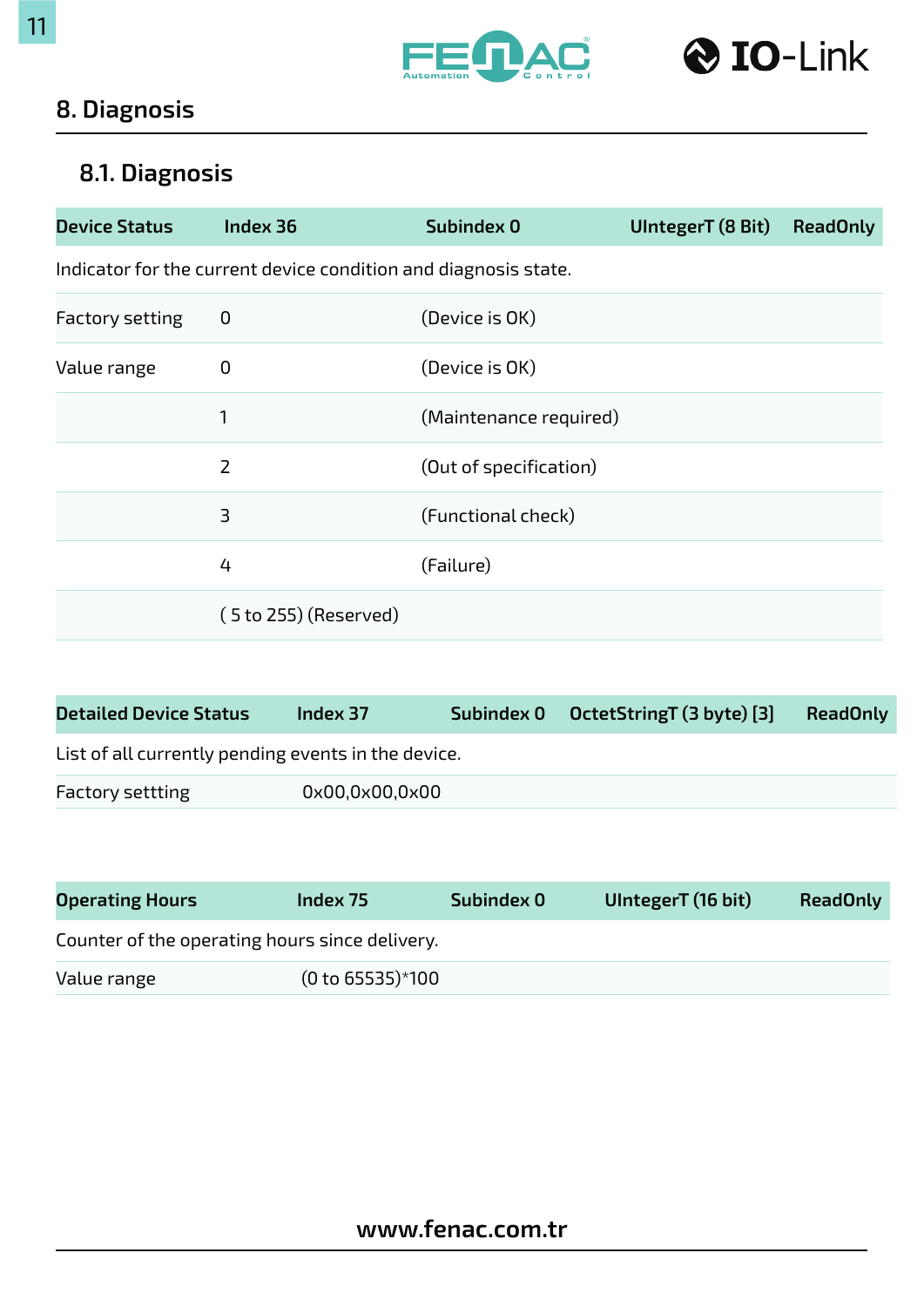



## **8. Diagnosis**

| Reset pin low state reset count                   |              | Index 76        | <b>Subindex 0</b> | UlntegerT (16 bit) | <b>ReadOnly</b> |
|---------------------------------------------------|--------------|-----------------|-------------------|--------------------|-----------------|
| Reset pin low state reset count                   |              |                 |                   |                    |                 |
| (0 to 65535)<br>Value range                       |              |                 |                   |                    |                 |
|                                                   |              |                 |                   |                    |                 |
| <b>Window WatchDog reset count</b>                |              | Index 77        | Subindex 0        | UlntegerT (16 bit) | <b>ReadOnly</b> |
| Window WatchDog reset count                       |              |                 |                   |                    |                 |
| Value range                                       | (0 to 65535) |                 |                   |                    |                 |
|                                                   |              |                 |                   |                    |                 |
| <b>Independent Window Watchdog</b><br>reset count |              | Index 78        | Subindex 0        | UlntegerT (16 bit) | <b>ReadOnly</b> |
| <b>Independent Window Watchdog reset count</b>    |              |                 |                   |                    |                 |
| (0 to 65535)<br>Value range                       |              |                 |                   |                    |                 |
|                                                   |              |                 |                   |                    |                 |
| Software reset count                              |              | Index 79        | Subindex 0        | UlntegerT (16 bit) | <b>ReadOnly</b> |
| Software reset count                              |              |                 |                   |                    |                 |
| (0 to 65535)<br>Value range                       |              |                 |                   |                    |                 |
|                                                   |              |                 |                   |                    |                 |
| Low power security reset count                    |              | <b>Index 80</b> | Subindex 0        | UlntegerT (16 bit) | <b>ReadOnly</b> |
| Low power security reset count                    |              |                 |                   |                    |                 |
| (0 to 65535)<br>Value range                       |              |                 |                   |                    |                 |
|                                                   |              |                 |                   |                    |                 |
| Option Byte loader reset count                    |              | Index 81        | Subindex 0        | UlntegerT (16 bit) | <b>ReadOnly</b> |
| Option Byte loader reset count                    |              |                 |                   |                    |                 |
| (0 to 65535)<br>Value range                       |              |                 |                   |                    |                 |
|                                                   |              |                 |                   |                    |                 |
| <b>Brown-Out reset count</b>                      |              | <b>Index 82</b> | Subindex 0        | UIntegerT (16 bit) | <b>ReadOnly</b> |
| Brown-Out reset count                             |              |                 |                   |                    |                 |
| Value range                                       | (0 to 65535) |                 |                   |                    |                 |
|                                                   |              |                 |                   |                    |                 |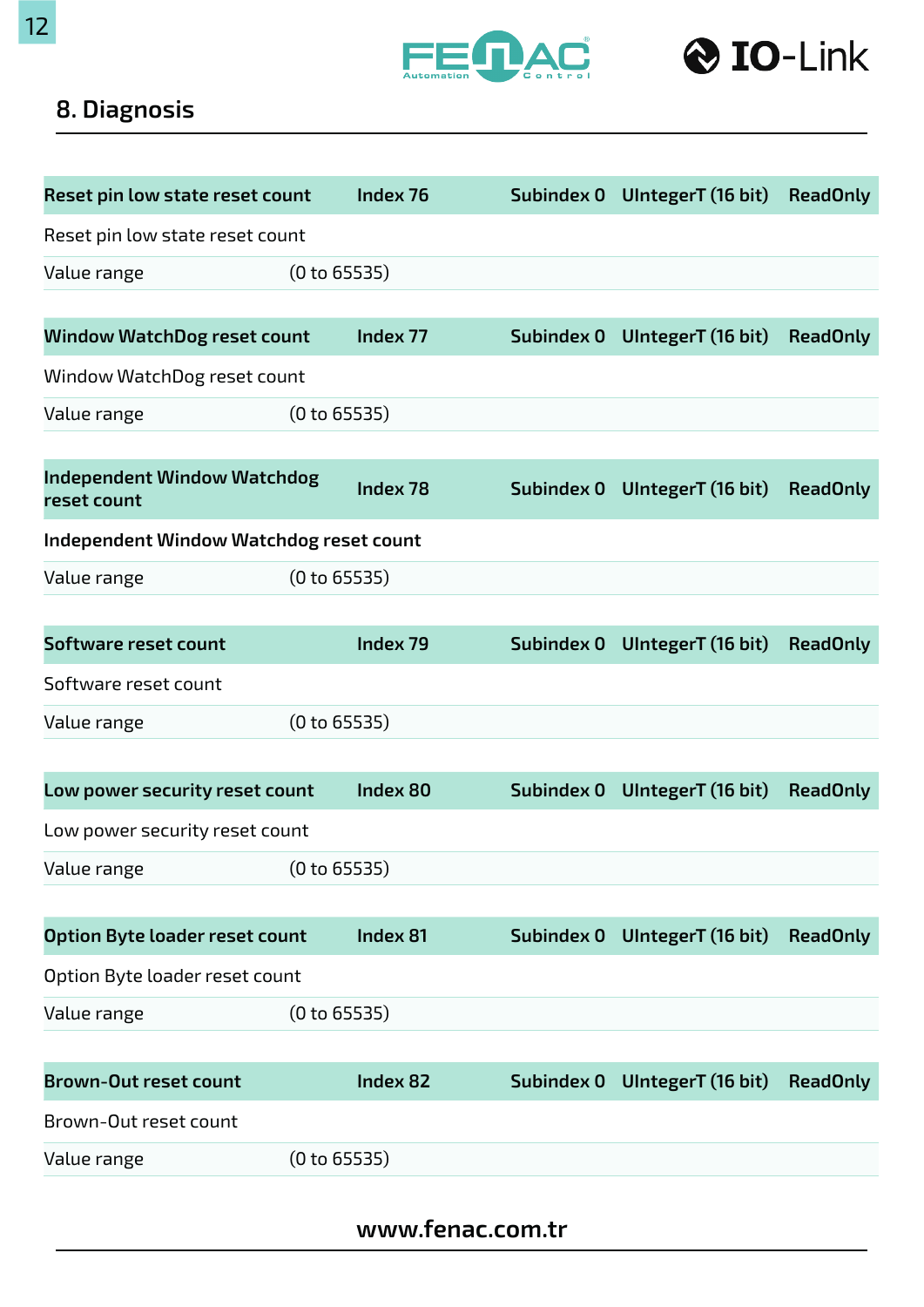<span id="page-12-0"></span>





#### **9. Events**

| <b>Code</b>  | <b>Device Status</b>          | PQ*   | <b>Class</b> | <b>Name</b>                                                         | <b>Description</b>                                                                                             |
|--------------|-------------------------------|-------|--------------|---------------------------------------------------------------------|----------------------------------------------------------------------------------------------------------------|
| 0x8C1035856d | 2 (Out of specifica-<br>tion) | Valid | Warning      | Process variable<br>range overrrun                                  | Process data uncer-<br>tain                                                                                    |
| 0x8DFR3635d  | 1 (Maintenance re-<br>quired) | Valid | Warning      | <b>Test Event 1. Device</b><br>status=1 (Mainte-<br>nance required) | Event appears by<br>setting index 2 to<br>value 240, Event dis-<br>sappears by setting<br>index 2 to value 241 |
| 0x8DFF36351d | 1 (Maintenance re-<br>quired) | Valid | Warning      | <b>Test Event 2. Device</b><br>status=1 (Mainte-<br>nance required) | Event appears by<br>setting index 2 to<br>value 242, Event dis-<br>sappears by setting<br>index 2 to value 243 |